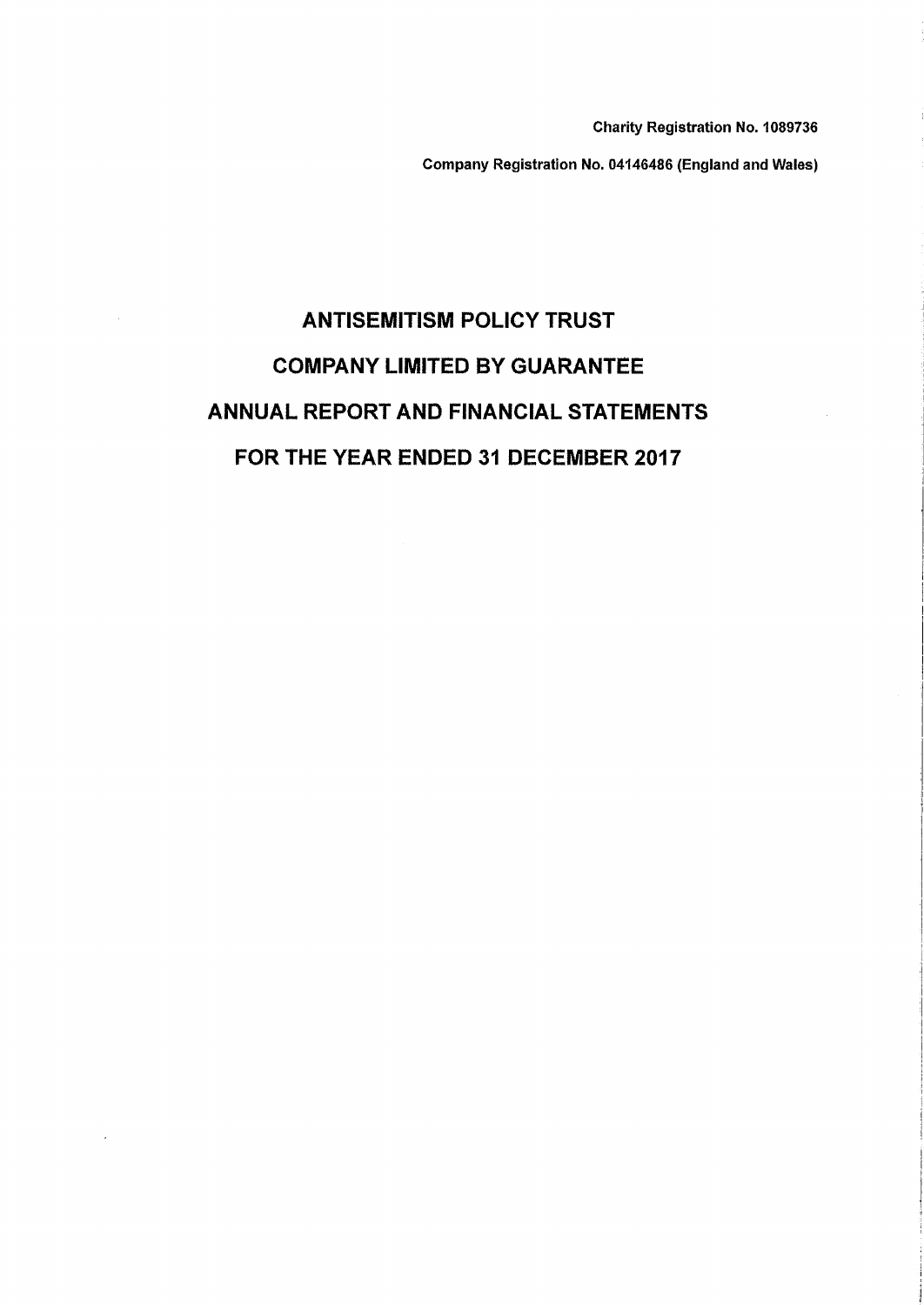# ANTISEMITISM POLICY TRUST COMPANY LIMITED BY GUARANTEE LEGAL AND ADMINISTRATIVE INFORMATION

| <b>Trustees</b>       | Sir Trevor Pears CMG<br>I Shaw<br>N Rowley                     |
|-----------------------|----------------------------------------------------------------|
| Secretary             | W Bennett                                                      |
| <b>Charity number</b> | 1089736                                                        |
| Company number        | 04146486                                                       |
| Registered office     | 30 City Road<br>London<br>EC1Y 2AB                             |
| Auditor               | Arram Berlyn Gardner LLP<br>30 City Road<br>London<br>EC1Y 2AB |

 $\sim 10^7$ 

 $\mathbb{Z}$ 

 $\sim 0.01$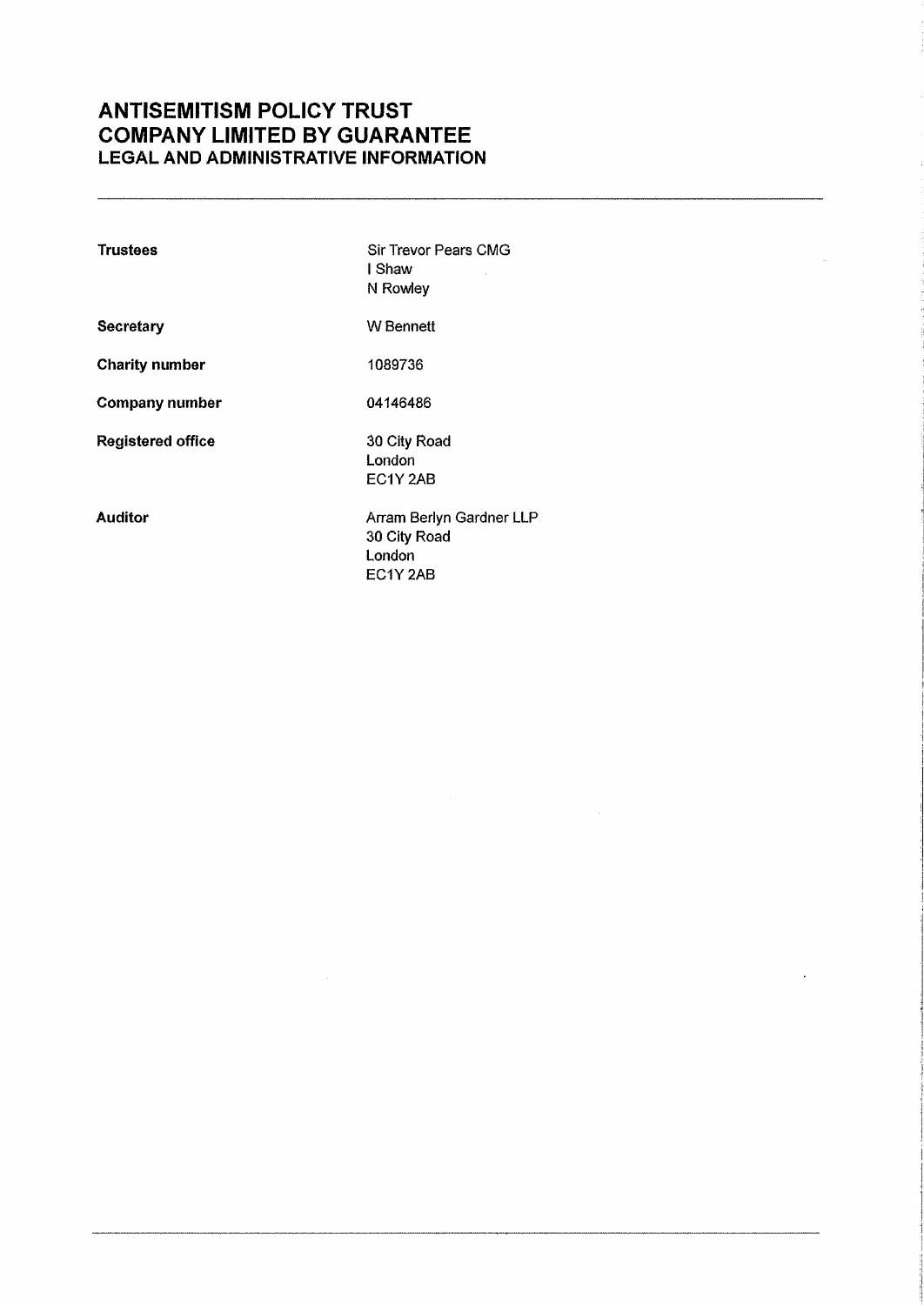# **ANTISEMITISM POLICY TRUST** COMPANY LIMITED BY GUARANTEE **CONTENTS**

|                                   | Page      |
|-----------------------------------|-----------|
| Trustees' report                  | $1 - 5$   |
| Independent auditor's report      | $6 - 8$   |
| Statement of financial activities | 9         |
| Statement of financial position   | 10        |
| Notes to the financial statements | $11 - 17$ |

 $\sim 10^7$ 

 $\sim 1$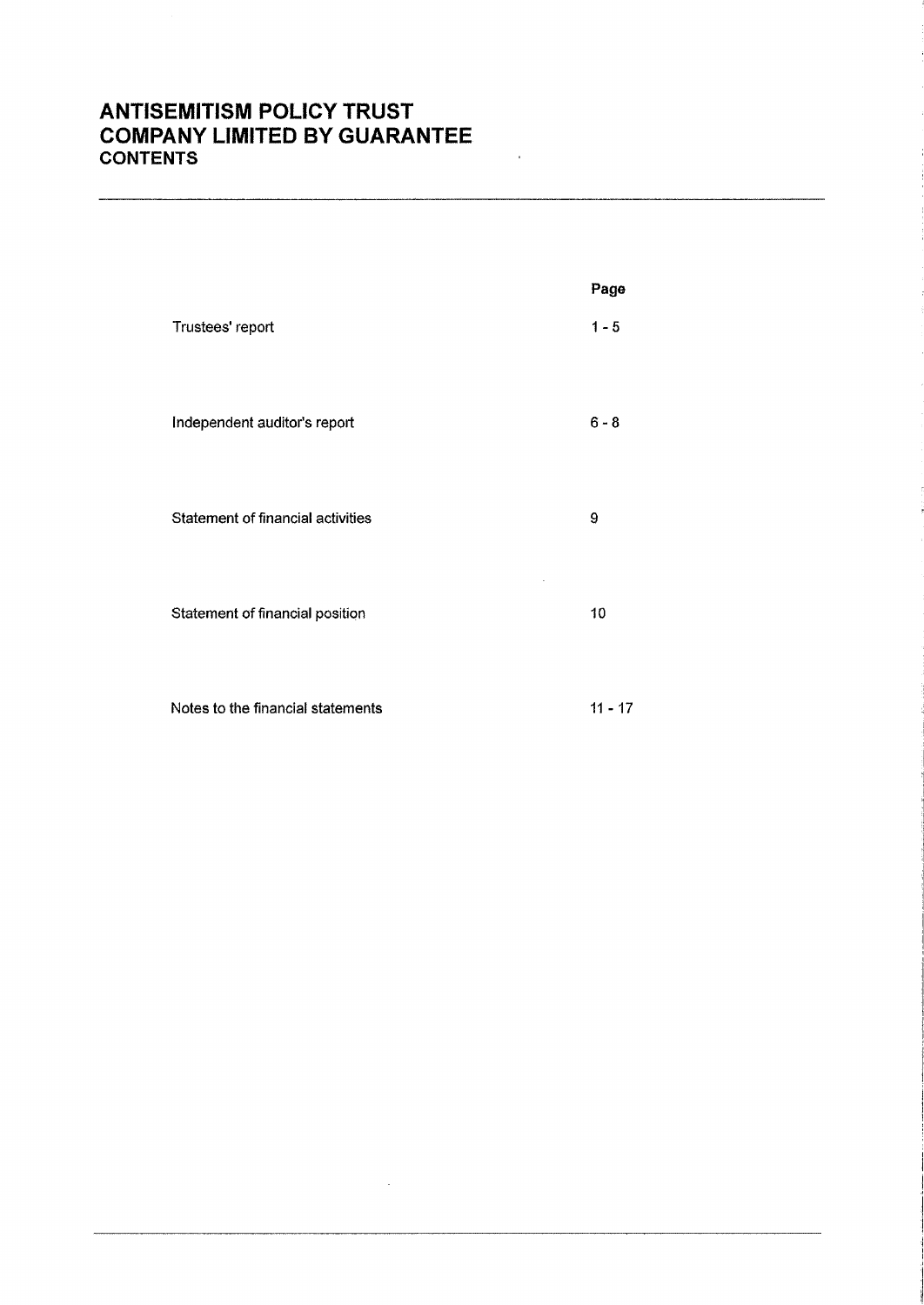# ANTISEMITISM POLICY TRUST COMPANY LIMITED BY GUARANTEE TRUSTEES' REPORT (INCLUDING DIRECTORS' REPORT)

# FOR THE YEAR ENDED 31 DECEMBER 2017

The trustees present their report and accounts for the year ended 31 December 2017.

The accounts have been prepared in accordance with the accounting policies set out in note <sup>1</sup> to the accounts and comply with the Companies Act 2006 and "Accounting and Reporting by Charities: Statement of Recommended Practice applicable to charities preparing their accounts in accordance with the Financial Reporting Standard applicable in the UK and Republic of Ireland (FRS 102)" (as amended for accounting periods commencing from <sup>1</sup> January 2016)

#### Objectives and activities

The charitable objects of the Antisemitism Policy Trust as approved by the Charity Commission are:-

- the advancement of education on the history and the culture of the Jewish people

- the promotion of racial harmony for the benefit of the public between the Jewish community and other members of society by working towards the elimination of racism in the form of anti-semitism.

- the promotion of such purposes as shall be charitable in accordance with the laws of England and Wales.

The main objective of the Anti-semitism Policy Trust is to promote racial harmony in society by the elimination of anti-semitism.

That objective is achieved through education, advocacy and the organisation of lectures to the community as a whole.

The company is the charitable umbrella supporting the work of the All-Parliamentary Group Against Anti-Semitism, which aims to harness the goodwill of Parliamentarians from all parties and both Houses, in the struggle against prejudice and discrimination, and the Inter-Parliamentary Coalition for Combating Anti-Semitism.

Our objectives and activities fully reflect the purposes that the charity was set up to further. We have referred to the guidance contained in the Charity Commission's general guidance on public benefit when reviewing our objectives and activities and when planning future activities. In the view of the trustees, society as a whole benefits from the charity's activities in promoting racial harmony.

#### Achievements and performance

The Antisemitism Policy Trust went through a re-brand in 2016 including a review of strategic priorities. As part of that review, three organisationai aims were clarified according to the mission of working to educate and empower parliamentarians, policy makers and opinion formers to address antisemitism. These were as follow:

- 1. Working with British parliamentarians, policy makers and opinion formers to address policy issues relating to antisemitism
- 2. Providing the secretariat to the All-Party Parliamentary Group Against Antisemitism
- 3. Working internationally with parliamentarians and others to address antisemitism. The following report of activity from 2017 is divided according to these aims.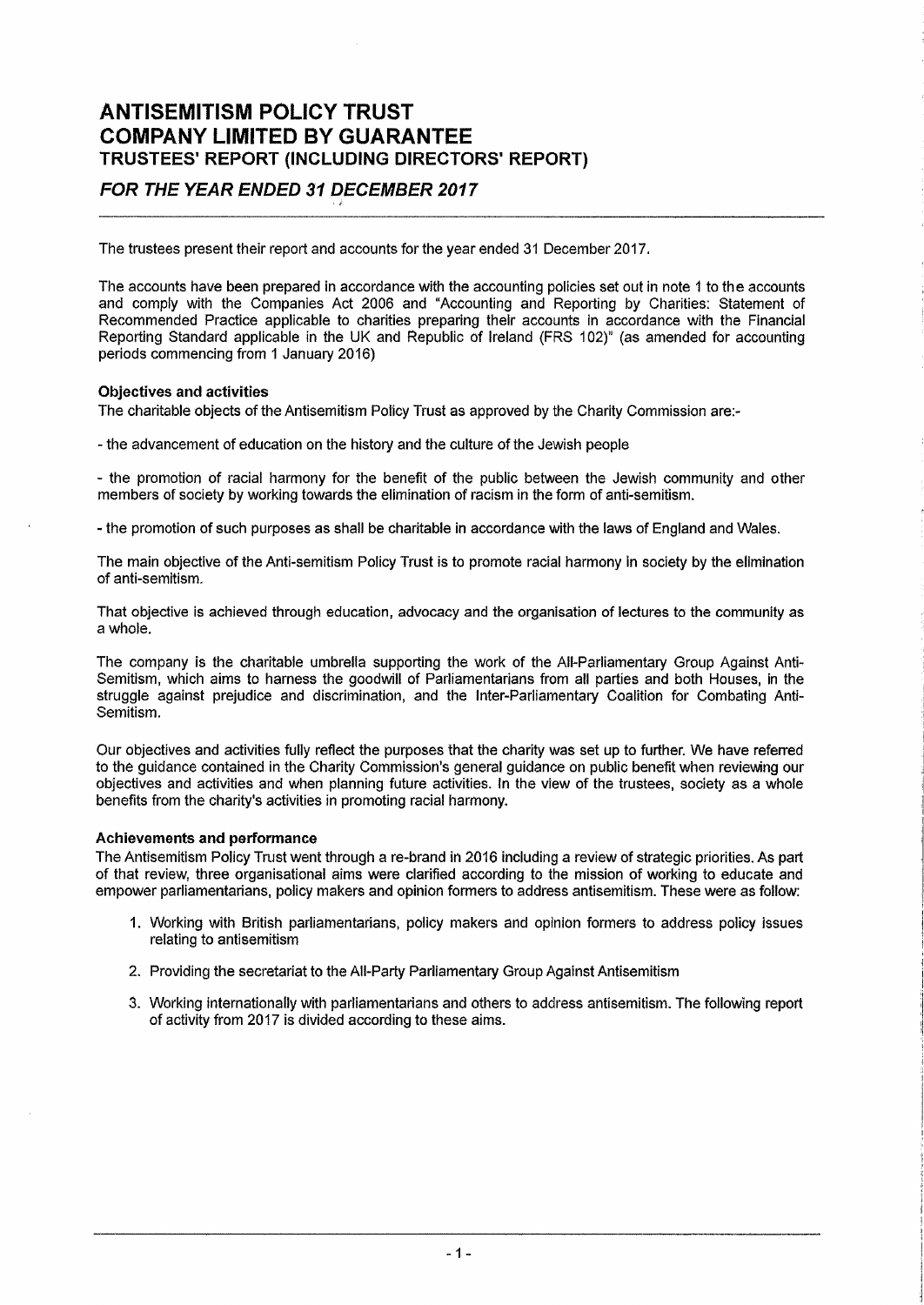# ANTISEMITISM POLICY TRUST COMPANY LIMITED BY GUARANTEE TRUSTEES' REPORT (INCLUDING DIREGTORS' REPORT) (GONTINUEO)

# FOR THE YEAR ENDED 31 DECEMBER 2017

Aim  $1$ :

#### Stakeholder Engagement

Our parliamentary engagementincreased significantly in 2017; positive and deepening relationships with numerous parliarnentarians allowed us to ensure enhanced knowledge about antisemitism and commitment of MPs and others to speaking out against it.

We held five 'discourse' training seminars with MPs from different parties over the course of the year, meeting our work plan targets. The outcomes included additional membership of the APPG Against Antisemitism and informed discourse at select committees and elsewhere about antisemitism. Over the course of the year we worked with parliamentarians to inform numerous parliamentary questions and Early Day Motions. We were very heavily involved in briefing for a debate on electoral conduct, providing details of our work on electoral discourse and discrimination. We also provided support for MPs and Peers raising antisemitism in other debates, including in relation to cyber hate. In particular, we met with Secretaries of State and Ministers and with opposition party leadership, where the former led to our position as a trusted stakeholder in relation to the Government's Internet Safety Strategy.

There was more work undertaken to inform legislation in 201? than forecast. This included work with peers towards amendment of the Digital Economy Bill in respect of cyber hate, working to inform one member leading a Ten Minute Rule Bill (which was heard in 2018), and efforts to brief MPs with private members bills. In addition, there was greater effort than forecast on drafting submissions to consultations, including for the Home Affairs Committee, Justice Committee, the Government's safer internet strategy, Office for Students consultations, and on a paper for the Joint Committee on Human Rights. Much of this work is necessarily responsive.

#### Policy Work

A key policy focus for the Trust in this strategic planning period was digital policy, specifically efforts to address cyber hate. We held a number of meetings as planned, with MPs, industry, regulators, NGOs, and other stakeholders to secure our place as a trusted and valued partner organisation. Specifically, our submissions to the Home Affairs Committee and work to inform the Digital Economy Bill helped us to shape public policy on cyber hate. The resultant Code of Practice for social media companies that will be issued by government, and the convening of a governmental conference at the end of 2017 to discuss online hate, show our efforts are yielding results. We had some dialogue with the EU and attended conferences in 2017 which fed our work in the UK.

Two of our planned activities did not take place —a visit to the United States, likely to take place in 2018, and a potential project with Demos which was going to be more expensive than envisaged.

Our work on football policy in 2017 was limited. We had discussions with the office of the Mayor of London, with FIFA, Juventus, UNESCO and others, primarily to try to launch efforts to engage FIFA in a particular stream of work on antisemitism. This included a visit to Israel which led to some parliamentary questions about efforts to tackle racism in football. Through the research and discussions we have now carried out, it is clear FIFA has enough basic systems in place for addressing racism. We have therefore changed the focus for 2018 and will embark upon a specific public order project.

Work on antisemltic discourse is central to our stakeholder engagement. Our focus in 2017 was on building an educational tool to address Holocaust revisionism, something we had not initially planned on doing but that became clearly necessary. We now have all the material required to produce a 'guide' and are giving further thought to the most appropriate way to present the Information.

We also produced an introductory guide to antisemitism and held two successful party conference events to discuss fake news, antisemitism and the Holocaust. In addition, we produced a briefing on Personal, Social, Health and Economic education.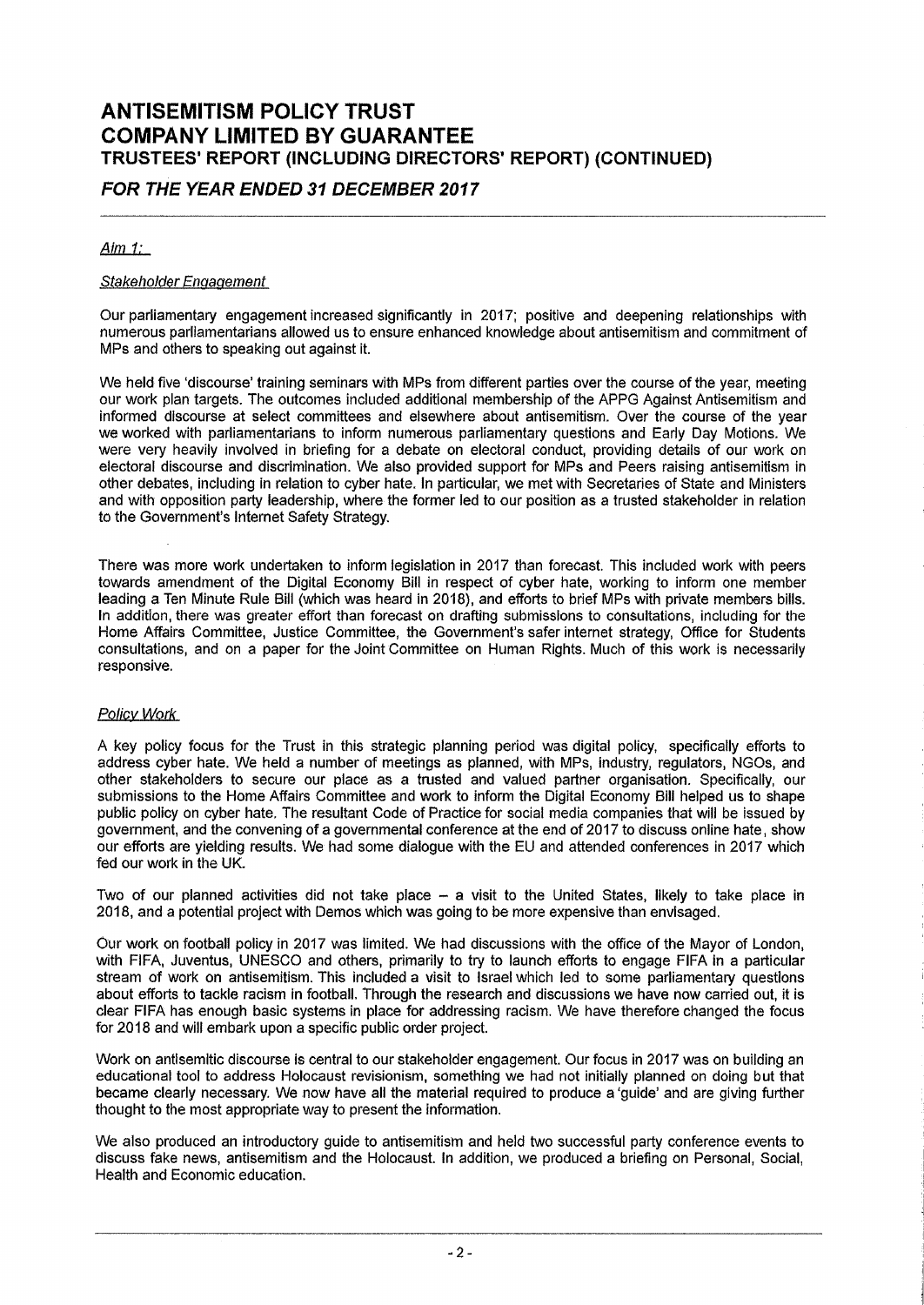# ANTISEMITISM POLICY TRUST COMPANY LIMITED BY GUARANTEE TRUSTEES' REPORT (INCLUDING DIRECTORS' REPORT) (CONTINUED)

# FOR THE YEAR ENDED 31 DECEMBER 2047

#### Aim  $2$ :

#### **APPG Against Antisemitism**

We continued in 2017 to provide the secretariat to the All-Party Parliamentary Group Against Antisemitism (APPG), ensuring we followed all the relevant rules for the General Election and in supporting the chair to reconstitute the group post-election. In our position as the secretariat, we fed into discussion of electoral conduct and abuse, in connection to the all-party report produced in 2013. We also worked with the chair to ensure the APPG was appropriately represented in submissions to parliamentary inquiries, for example, the hate crime inquiry by the Home Affairs Select Committee.

We supported a number of events that took place under the APPG banner. We helped organise a briefing on antisemitism with CST, the APPG AGM, and events on the German Parliament's antisemitism efforts and on higher education. The latter two events were very well attended indeed. The group was forced to cancel proposed regional events in Cardiff and Manchester, a social media event and two other events once the General Election was called.

We helped assist delivery of APPG overseas visits in 2017 to Israel as planned, and to the Vatican, Turin and Amsterdam, The MPs that went to Israel, unlike previous visits, had a follow-up meeting and referenced the visit in parliament.

We worked to support numerous articles about antisemitism that parliamentarians had drafted and assisted with design and distribution of a welcome pack and questionnaire for MPs joining the group. We also assisted with the design and delivery of a group e-bulletin.

Finally, we helped draft a 'final update' to the 2013 All-Party Parliamentary Inquiry into Electoral Conduct.

#### Aim  $3$ :

#### International:

Work on international affairs was fairly limited during 2017. The postponement of a visit to the USA meant that the focus on cyber policy was restricted to the UK (and a visit to Israel to look at good practice). John Mann did visit Qatar with the APPG to engage the country on football policy work.

#### Organisational Development

The Antisemitism Policy Trust is a very different organisation at the end of 2017 to the beginning of the year. We have had regular trustee meetings; settled into new office following 2016 move; we have a new brand identity and accompanying assets; we have well-functioning IT systems, a proper database and e-distribution system; we have a new member of staff and staff training and appraisal processes; we have an active work plan and systems for review; we have organisational policies covering all key concerns and aspects of the Trust's operation; our accounting systems have been streamlined and appropriate processes are in place; we have enhanced and delineated our various social media presence and voices; we have better systems for tracking parliamentary activity and our web presence was much improved. In addition, our profile has slightly increased, with a number of op-eds placed during the year and also some radio and television work.

#### **Summary**

In summary, we achieved the vast majority of our proposed work plan, even exceeding it in unforeseen but important areas – specifically responding to consultations. This was despite the challenges that arose. Our stakeholder engagement has increased and improved, our secretariat status remains in place and transparent, our international work has been limited but will grow relative to our policy goals, and our organisation is more professional and better prepared to deliver than ever before.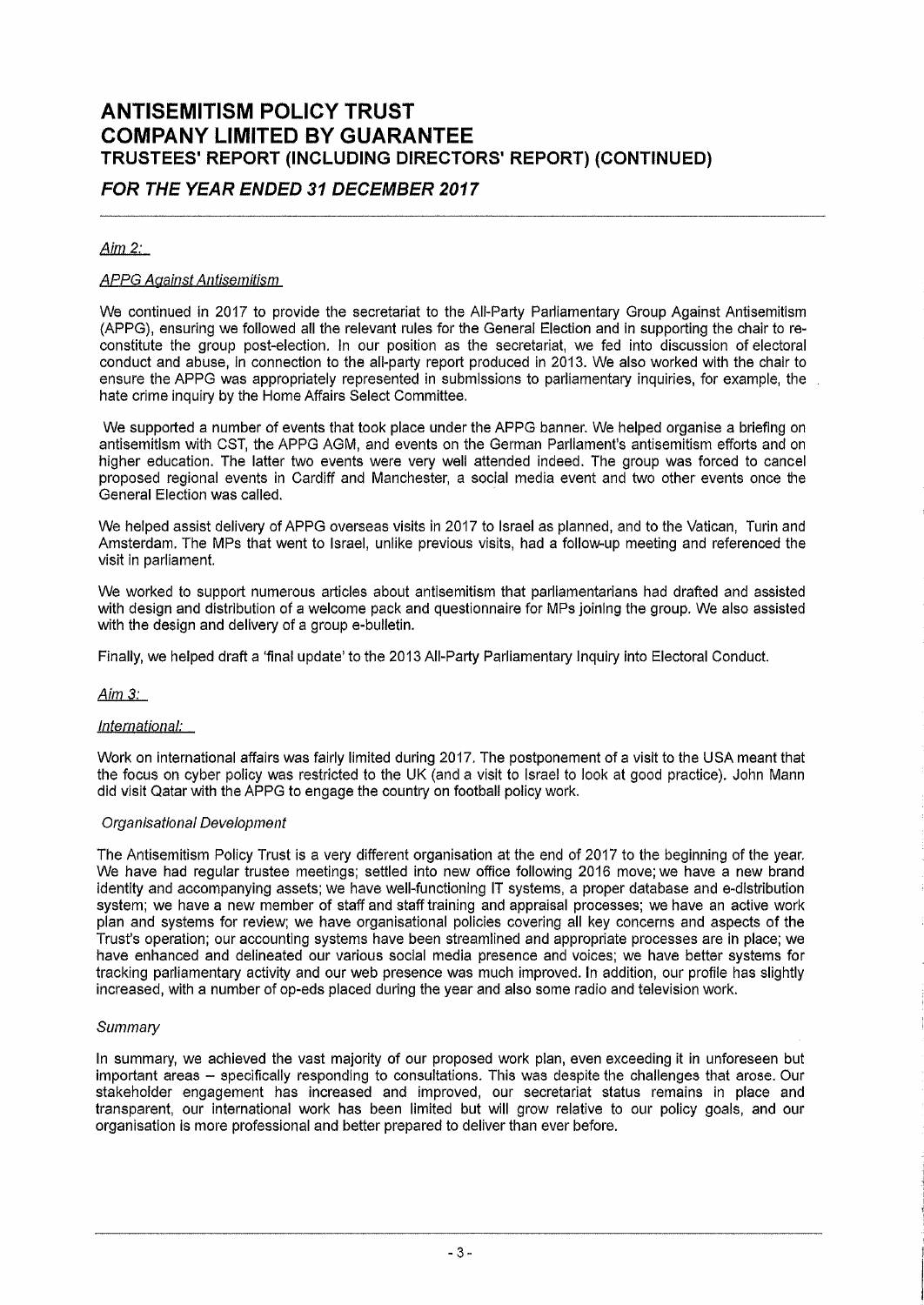# ANTISEMITISM POLICY TRUST COMPANY LIMITED BY GUARANTEE TRUSTEES' REPORT (INCLUDING DIRECTORS' REPORT) (CONTINUED)

# FOR THE YEAR ENDED 31 DECEMBER 201T

#### Financial review

During the year the charity received total income of £275,507 (2016 - £179,531). The reserves of the charity at the year end were  $£134.017$  (2016 - £5,100). As with last year, the majority of donations received by the charity are from The Pears Family Charitable Foundation.

It is the trustees policy to maintain the charity's reserves at a sufficient level to enable it to continue to provide funding for approved projects and working capital requirement for future years.

The charity's policy is to hold any surplus funds in interest-bearing bank accounts.

The trustees has assessed the major risks to which the charity is exposed, and are satisfied that systems are in place to mitigate exposure to the major risks.

#### Plans for future periods

2017 was the first year of a three-year strategic plan for the Trust, focussed on delivering its charitable purposes and specifically, educating and empowering parliamentarlans, policy makers and opinion formers to address antisemitism.

The Antisemitism Policy Trust will, therefore, continue its work and concentrate expenditure towards its aims of working with key stakeholders to address policy issues relating to antisemitism, providing the secretariat to the APPG Against Antisemitism and working internationally with parliamentarians and others to address antisemitism.

#### Structure, governance and management

The charity is a company limited by guarantee governed by its Memorandum and Articles of Association dated 8th June 2010. It is registered as a result with the Charity Commission.

The trustees, who are also the directors for the purpose of company law, and who served during the year and up to the date of signature of the financial statements were: Sir Trevor Pears CMG <sup>I</sup> Shaw N Rowley

The trustees may appoint trustees to fill a vacancy or as an additional trustee.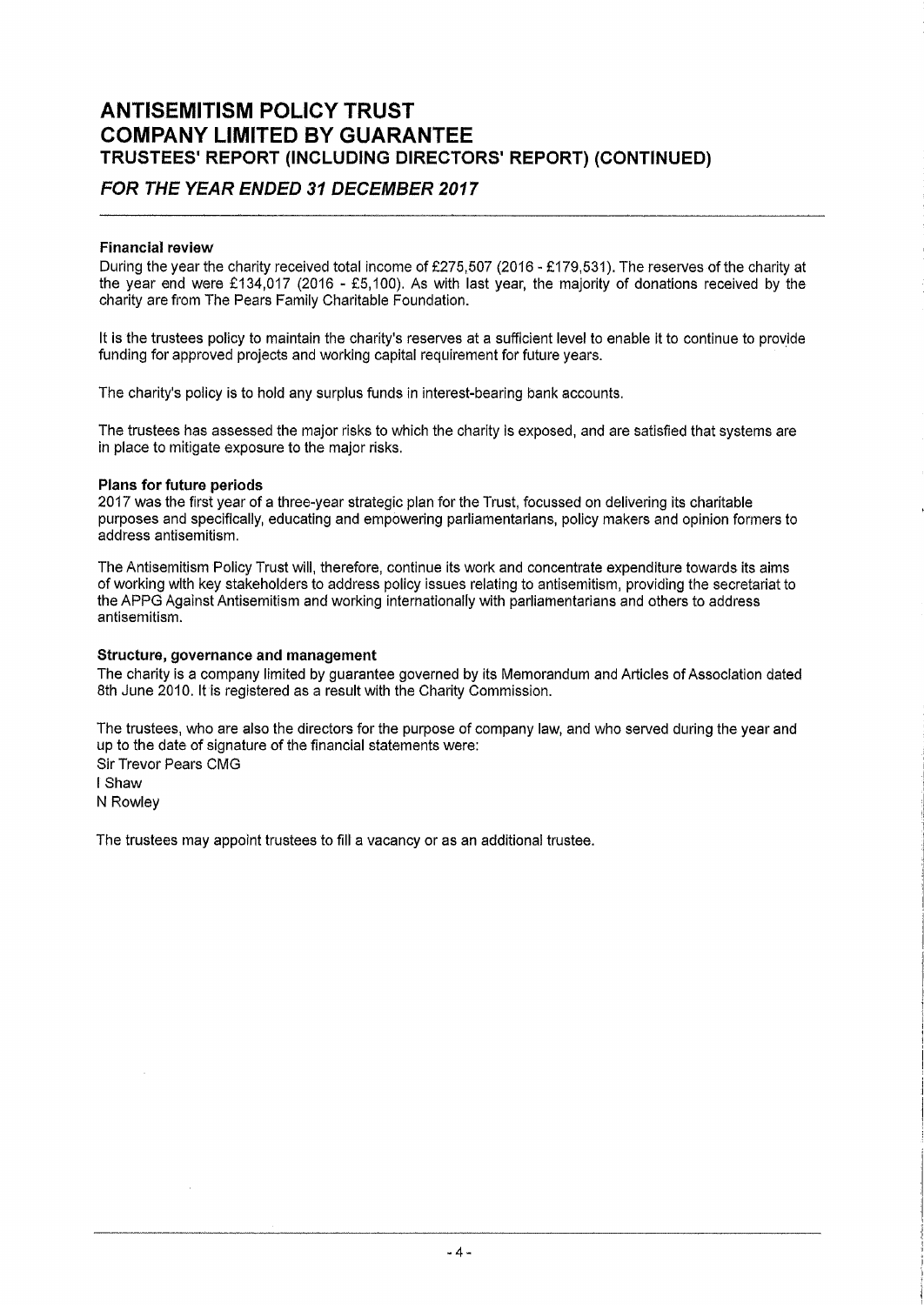# ANTISEMITISM POLICY TRUST COMPANY LIMITED BY GUARANTEE TRUSTEES' REPORT (INCLUDING DIRECTORS' REPORT) (CONTINUED)

# FOR THE YEAR ENDED 31 DECEMBER 2017

#### Statement of trustees' responsibilities

The trustees, who are also the directors of Antisemitism Policy Trust for the purpose of company law, are responsible for preparing the Trustees' Report and the financial statements in accordance with applicable law and United Kingdom Accounting Standards (United Kingdom Generally Accepted Accounting Practice).

Company Law requires the trustees to prepare financial statements for each financial year which give a true and fair view of the state of affairs of the charity and of the incoming resources and application of resources, including the income and expenditure, of the charitable company for that year.

In preparing these financial statements, the trustees are required to:

- select suitable accounting policies and then apply them consistently;
- observe the methods and principles in the Charities SORP;
- make judgements and estimates that are reasonable and prudent;

- state whether applicable UK Accounting Standards have been followed, subject to any material departures disclosed and explained in the financial statements; and

- prepare the financial statements on the going concern basis unless it is inappropriate to presume that the charity will continue in operation.

The trustees are responsible for keeping adequate accounting records that disclose with reasonable accuracy at any time the financial position of the charity and enable them to ensure that the financial statements comply with the Companies Act 2006. They are also responsible for safeguarding the assets of the charity and hence for taking reasonable steps for the prevention and detection of fraud and other irregularities.

#### Auditor

Arram Berlyn Gardner LLP were appointed as auditor to the company and in accordance with section 485 of the Companies Act 2006, a resolution proposing that they be re-appointed will be put at a General Meeting.

#### Disclosure of information to auditor

Each of the trustees has confirmed that there is no information of which they are aware which is relevant to the audit, but of which the auditor is unaware, They have further confirmed that they have taken appropriate steps to identify such relevant information and to establish that the auditor is aware of such information,

The trustees' report was approved by the Board of Trustees.

**Sir Trevor Pears CMG Trustee** <u>i4|ا4</u> Dated: ..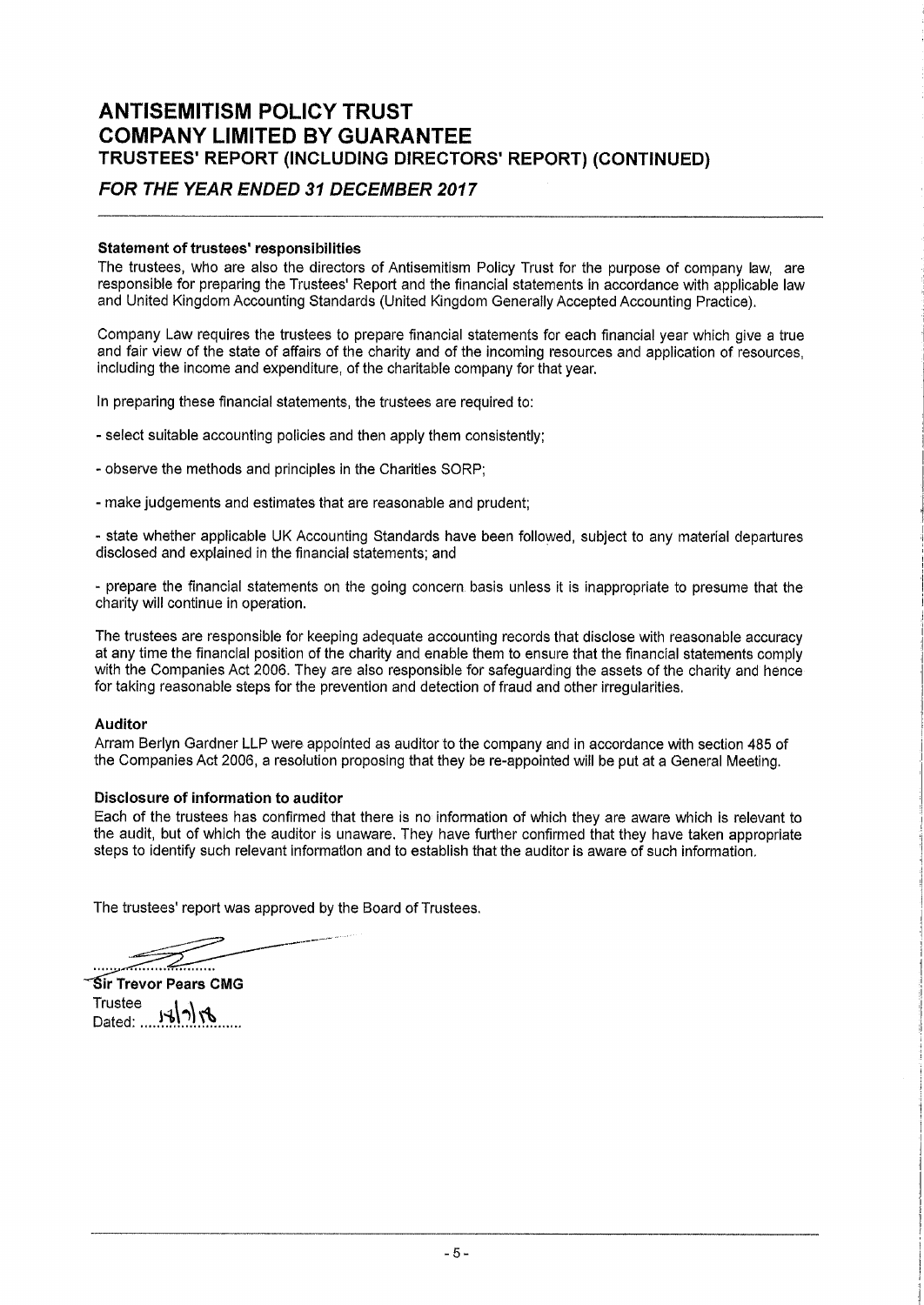# **ANTISEMITISM POLICY TRUST** COMPANY LIMITED BY GUARANTEE INDEPENDENT AUDITOR'S REPORT

# TO THE MEMBERS OF ANTISEMITISM POLICY TRUST

#### Opinion

We have audited the accounts of Antlsemitism Policy Trust (the 'charity') for the year ended 31 December 2017 which comprise the Statement of Financial Activities, the Balance Sheet, and the notes to the accounts, including a summary of significant accounting policies. The financial reporting framework that has been applied in their preparation is applicable law and United Kingdom Accounting Standards, including Financial. Reporting Standard 102 The Financial Reporting Standard applicable in the UK and Republic of Ireland (United Kingdom Generally Accepted Accounting Practice).

In our opinion, the financial statements:

- give a true and fair view of the state of the charitable company's affairs as at 31 December 2017 and of its incoming resources and application of resources, for the year then ended;
- have been properly prepared in accordance with United Kingdom Generally Accepted Accounting Practice; and
- have been prepared in accordance with the requirements of the Companies Act 2006.

#### Basis for opinion

We conducted our audit in accordance with International Standards on Auditing (UK) (ISAs (UK)) and applicable law. Our respansibiiities under those standards are further described in the Auditor's responsibilities for the audit of the accounts section of our report. We are independent of the charity in accordance with the ethical requirements that are relevant to our audit of the accounts in the UK, including the FRC's Ethical Standard, and we have fulfilled our other ethical responsibilities in accordance with these requirements. We believe that the audit evidence we have obtained is sufficient and appropriate to provide a basis for our opinion.

#### Conclusions relating to going concern

We have nothing to report in respect of the following matters in relation to which the ISAs (UK) require us to report to you where:

- the trustees' use of the going concern basis of accounting in the preparation of the financial statements is not appropriate; or
- the trustees have not disclosed in the financial statements any identified material uncertainties that may cast significant doubt about the charity's ability to continue to adopt the going concern basis of accounting for a period of at least twelve months from the date when the financial statements are authorised for issue,

#### Other information

The trustees are responsible for the other information. The other information comprises the information included in the annual report, other than the financial statements and our auditor's report thereon, Our opinion on the financial statements does not cover the other information and, except to the extent otherwise explicitly stated in our report, we do not express any form of assurance conclusion thereon.

In connection with our audit of the financial statements, our responsibility is to read the other information and, in doing so, consider whether the other information is materially inconsistent with the financial statements or our knowledge obtained in the audit or otherwise appears to be materially misstated. If we identify such material inconsistencies or apparent material misstatements, we are required to determine whether there is a material misstatement in the financial statements or a material misstatement of the other information. If, based on the work we have performed, we conclude that there is a material misstatement of this other information, we are required to report that fact.

We have nothing to report in this regard.

#### Opinions on other matters prescribed by the Companies Act 2006

In our opinion, based on the work undertaken in the course of our audit:

- the information given in the trustees' Report, which includes the directors' report prepared for the purposes of company law, for the financial year for which the financial statements are prepared is consistent with the financial statements; and
- the directors' report included within the trustees' report has been prepared in accordance with applicable legal requirements.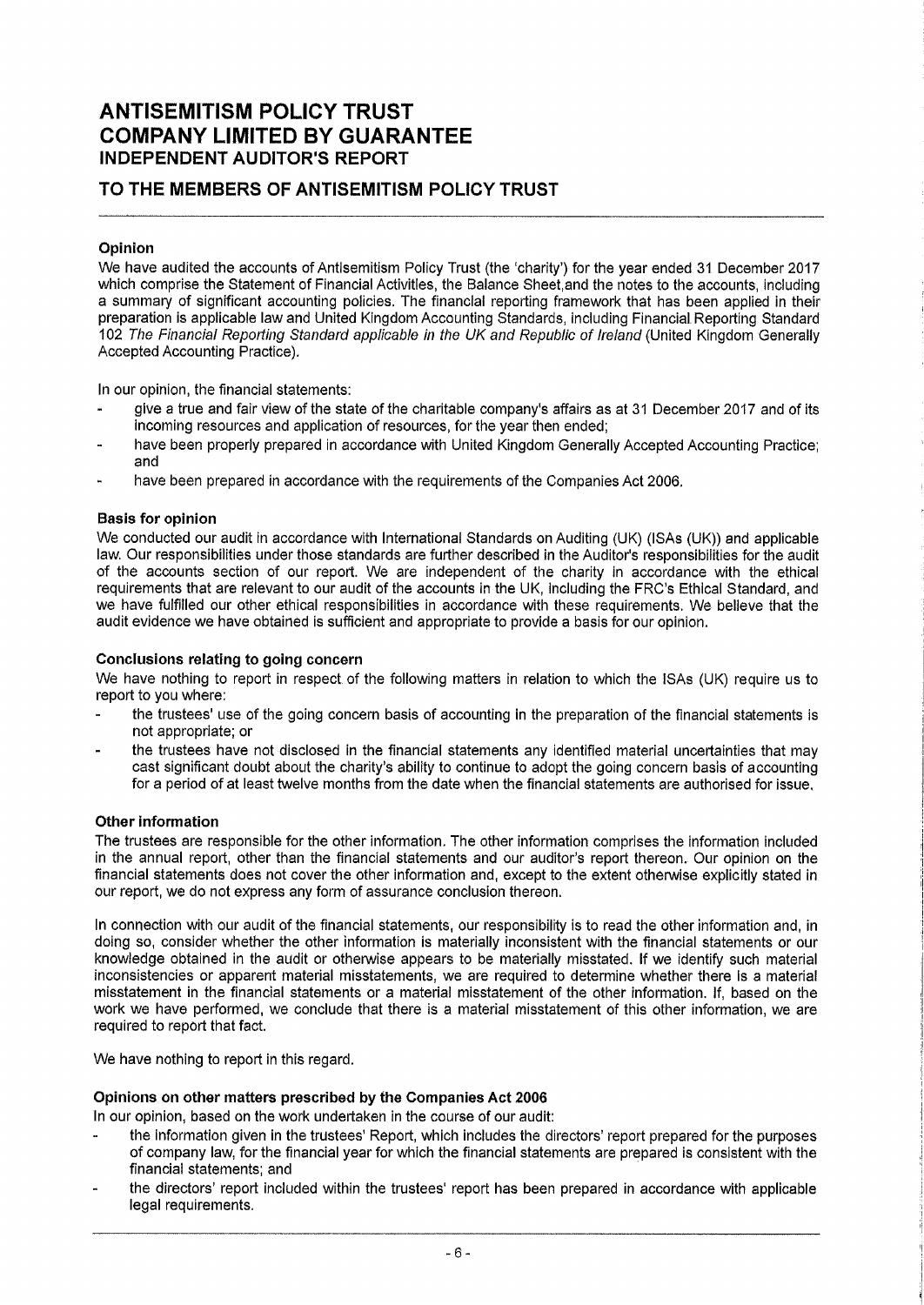# ANTISEMITISM POLICY TRUST COMPANY LIMITED BY GUARANTEE INDEPENDENT AUDITOR'S REPORT (CONTINUED)

# TO THE MEMBERS OF ANTISEMITISM POLICY TRUST

#### Matters on which we are required to report by exception

In the light of the knowledge and understanding of the charity and its environment obtained in the course of the audit, we have not identified material misstatements in the directors' report included within the trustees' report.

We have nothing to report in respect of the following matters in relation to which the Companies Act 2006 requires us to report to you if, in our opinion:

- adequate accounting records have not been kept, or returns adequate for our audit have not been received from branches not visited by us; or
- the financial statements are not in agreement with the accounting records and returns; or
- certain disclosures of trustees' remuneration specified by law are not made; or
- we have not received all the information and explanations we require for our audit; or
- the trustees were not entitled to prepare the financial statements in accordance with the small companies regime and take advantage of the small companies' exemptions in preparing the trustees' report and from the requirement to prepare a strategic report.

#### Responsibilities of trustees

As explained more fully in the statement of trustees' responsibilities, the trustees, who are also the directors of the charity for the purpose of company law, are responsible for the preparation of the financial statements and for being satisfied that they give a true and fair view, and for such internal control as the trustees determine is necessary to enable the preparation of financial statements that are free from material misstatement, whether due to fraud or error.

In preparing the financial statements, the trustees are responsible for assessing the charity's ability to continue as a going concern, disclosing, as applicable, matters related to going concern and using the going concern basis of accounting unless the trustees either intend to liquidate the charitable company or to cease operations, or have no realistic alternative but to do so.

#### Auditor's responsibilities for the audit of the financial statements

Our objectives are to obtain reasonable assurance about whether the financial statements as a whole are free from material misstatement, whether due to fraud or error, and to issue an auditor's report that includes our opinion. Reasonable assurance is a high level of assurance, but is not a guarantee that an audit conducted in accordance with ISAs (UK) will always detect a material misstatement when it exists. Misstatements can arise from fraud or error and are considered material if, individually or in the aggregate, they could reasonably be expected to influence the economic decisions of users taken on the basis of these financial statements.

A further description of our responsibilities for the audit of the financial statements is located on the Financial Reporting Council's website at: http: //www. frc.org. uk/auditorsresponsibilities. This description forms part of our auditor's report.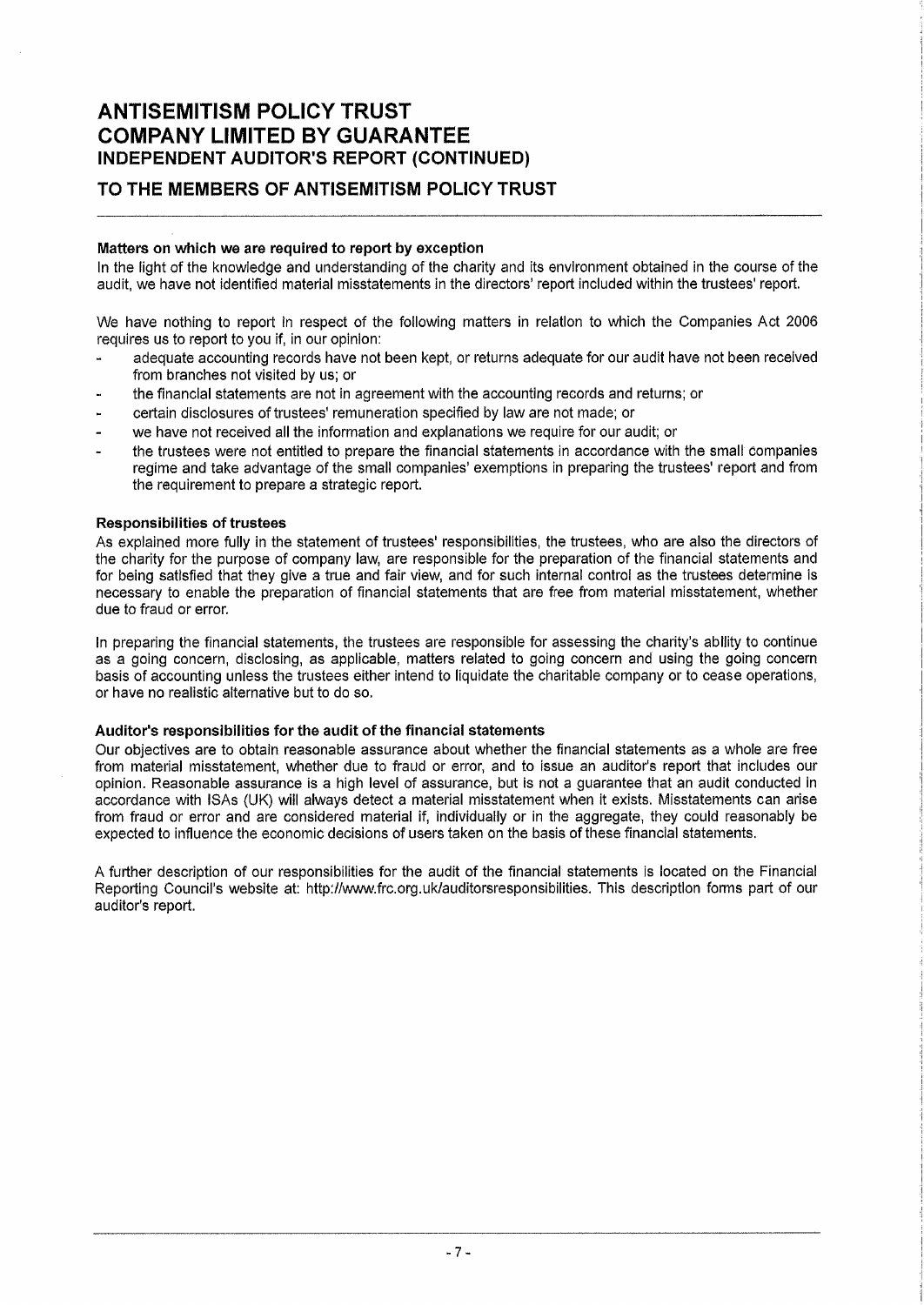# ANTISEMITISM POLICY TRUST COMPANY LIMITED BY GUARANTEE INDEPENDENT AUDITOR'S REPORT (CONTINUED)

# TO THE MEMBERS OF ANTISEMITISM POLICY TRUST

#### Use of our report

This report is made solely to the charitable company's members, as a body, in accordance with Chapter 3 of Part 16 of the Companies Act 2006. Our audit work has been undertaken so that we might state to the charitable company's members those matters we are required to state to them in an auditors' report and for no other purpose. To the fullest extent permitted by law, we do not accept or assume responsibility to anyone other than the charitable company and the charitable company's members as a body, for our audit work, for this report, or for the opinions we have formed,

le f.pe

Julia Piper FCA (Senior Statutory Auditor) for and on behalf of Arram Berlyn Gardner LLP

Chartered Accountants Statutory Auditor **30 City Road** 

20 Depleber 208

London EC1Y 2AB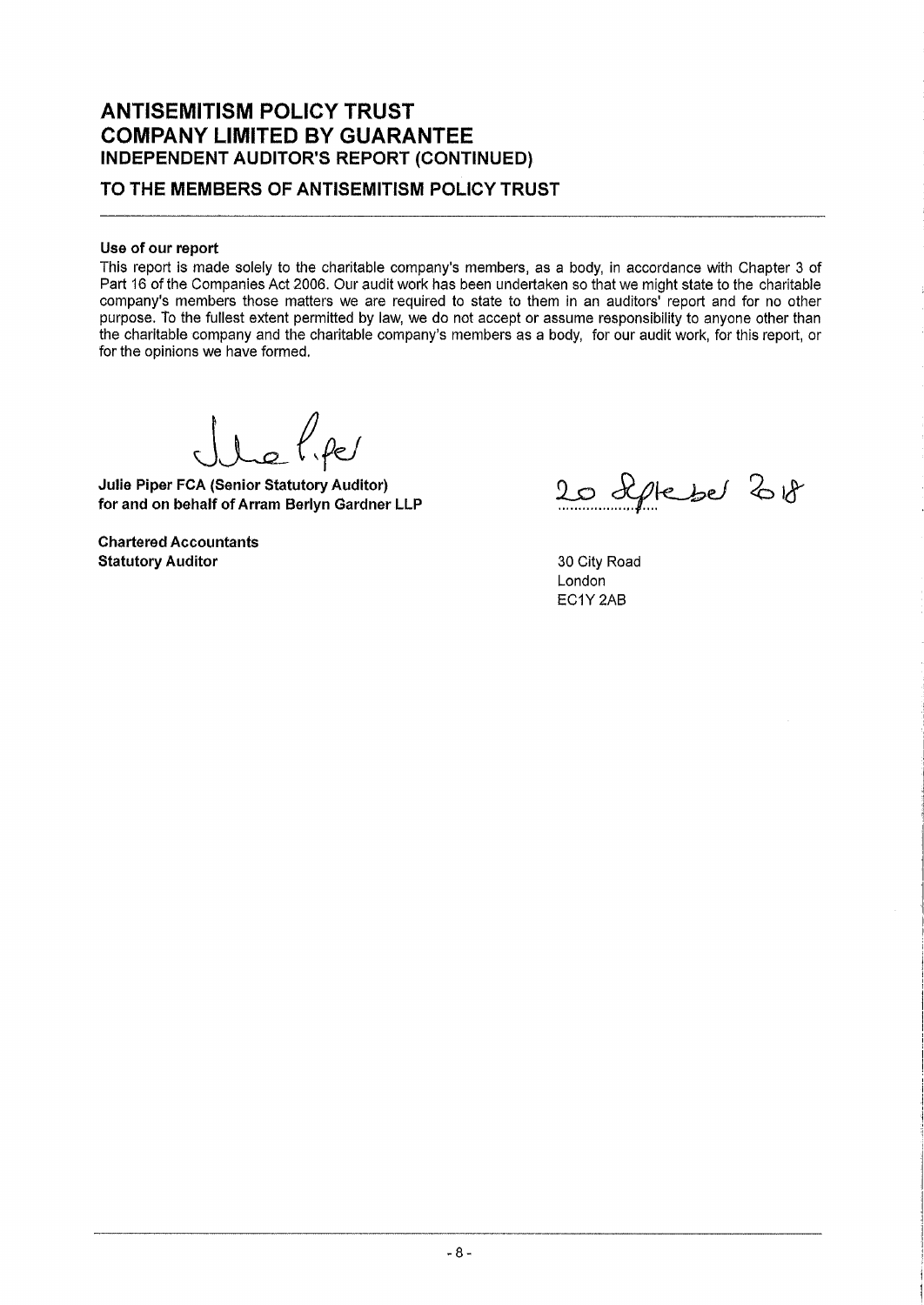# ANTISEMITISM POLICY TRUST COMPANY LIMITED BY GUARANTEE STATEMENT OF FINANCIAL ACTIVITIES INCLUDING INCOME AND EXPENDITURE ACCOUNT

# FOR THE YEAR ENDED 31 DECEMBER 2017

|                                        | <b>Notes</b> | 2017<br>£ | 2016<br>£ |
|----------------------------------------|--------------|-----------|-----------|
| Income from:                           |              |           |           |
| Donations and legacies                 | 2            | 275,494   | 179,480   |
| Investments                            | 3            | 13        | 51        |
| <b>Total income</b>                    |              | 275,507   | 179,531   |
| Expenditure on:                        |              |           |           |
| Charitable activities                  | 4            | 146,591   | 221,063   |
| Net income/(expenditure) for the year/ |              |           |           |
| Net movement in funds                  |              | 128,916   | (41, 532) |
| Fund balances at 1 January 2017        |              | 5,100     | 46,632    |
| Fund balances at 31 December 2017      |              | 134,016   | 5,100     |
|                                        |              |           |           |

The statement of financial activities includes all gains and losses recognised in the year.

 $\bar{\Delta}$ 

All income and expenditure derive from continuing activities.

The statement of financial activities also complies with the requirements for an income and expenditure account under the Companies Act 2006.

 $\ddot{\phantom{0}}$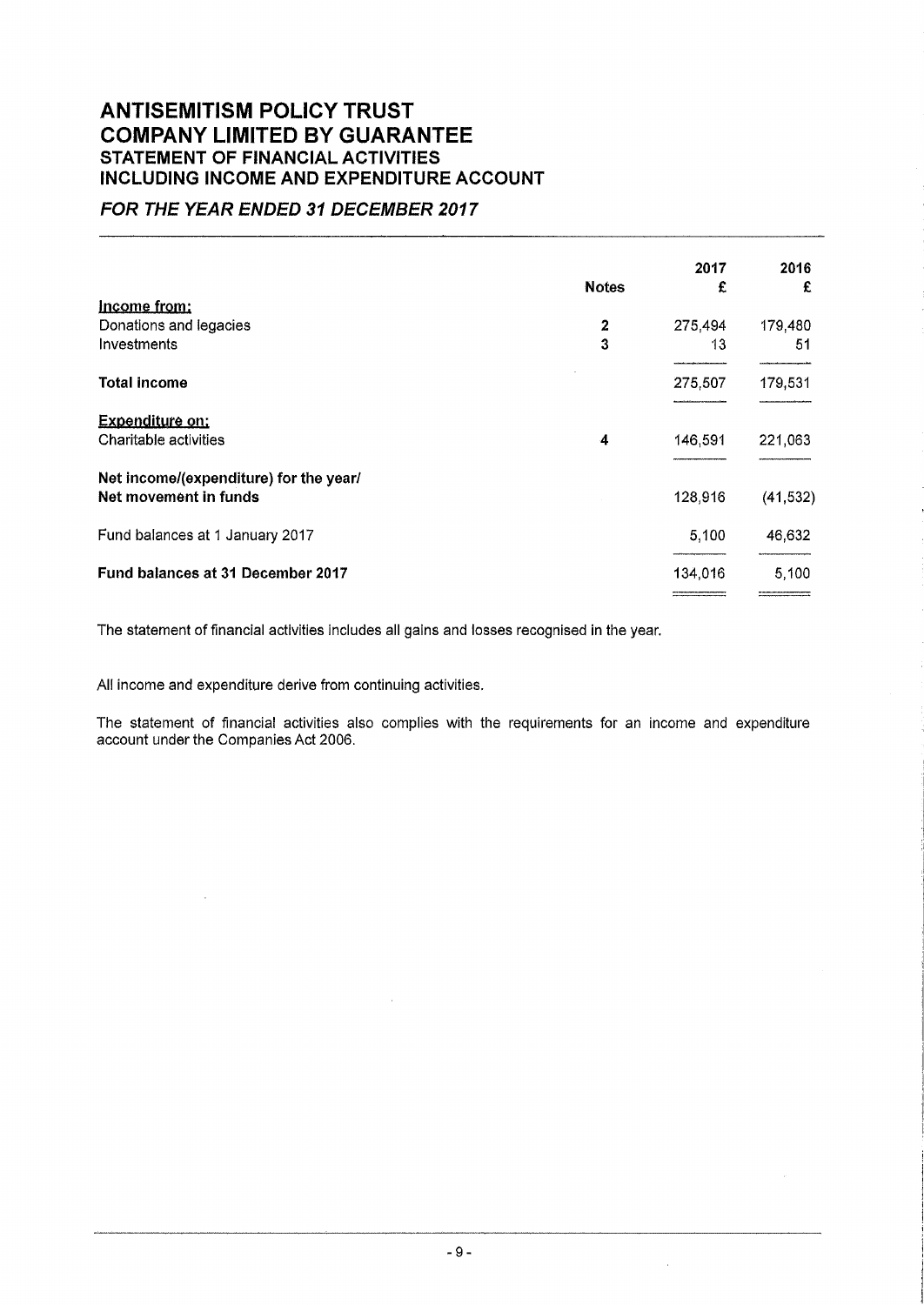# ANTISEMITISM POLICY TRUST COMPANY LIMITED BY GUARANTEE STATEMENT OF FINANCIAL POSITION

# AS AT 31 DECEMBER 2017

|                                                   |              | 2017      |         | 2016      |       |
|---------------------------------------------------|--------------|-----------|---------|-----------|-------|
|                                                   | <b>Notes</b> | £         | £       | £         | £     |
| <b>Fixed assets</b>                               |              |           |         |           |       |
| Tangible assets                                   | 9            |           | 687     |           | 448   |
| <b>Current assets</b>                             |              |           |         |           |       |
| Debtors                                           | 11           | 376       |         | 40,563    |       |
| Cash at bank and in hand                          |              | 158,748   |         | 35,792    |       |
|                                                   |              | 159,124   |         | 76,355    |       |
| Creditors: amounts falling due within<br>one year | 12           | (25, 795) |         | (71, 703) |       |
| Net current assets                                |              |           | 133,329 |           | 4,652 |
| <b>Total assets less current liabilities</b>      |              |           | 134,016 |           | 5,100 |
|                                                   |              |           |         |           |       |
| Income funds                                      |              |           |         |           |       |
| Unrestricted funds                                |              |           | 134,016 |           | 5,100 |
|                                                   |              |           | 134,016 |           | 5,100 |
|                                                   |              |           |         |           |       |

These financial statements have been prepared in accordance with the provisions applicable to companies subject to the small companies regime.

The accounts were approved by the Trustees on  $\sqrt{49}$ .........

سد 

Sir Trevor Pears CMG Trustee

Company Registration No. 04146486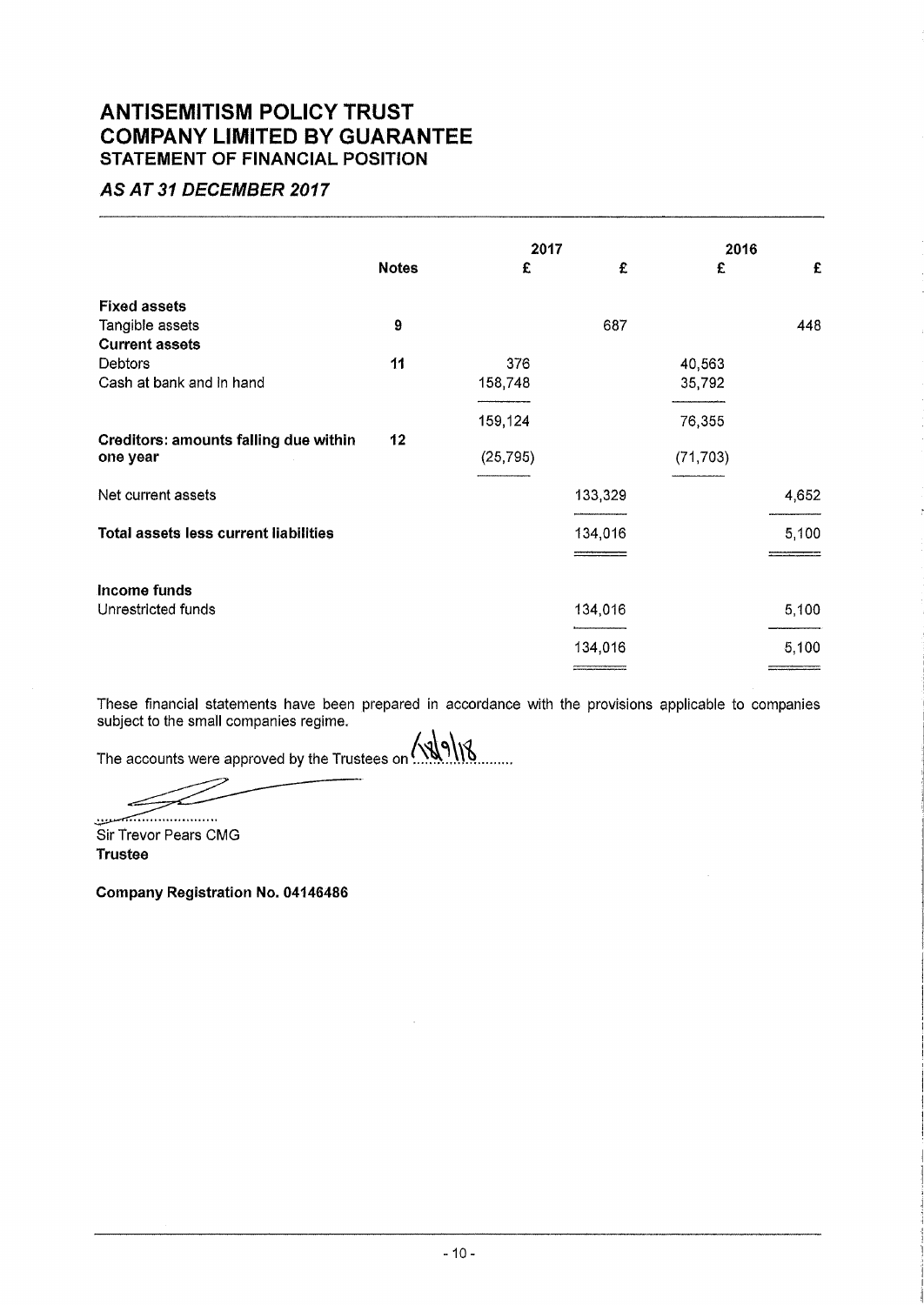### FOR THE YEAR ENDED 31 DECEMBER 2017

#### $\blacktriangleleft$ Accounting policies

#### Charity information

Antisemitism Policy Trust is a private company limited by guarantee incorporated in England and Wales. The registered office is 30 City Road, London, EC1Y 2AB. The principal place of business is Haskell House, 162 West End Lane, London, NW6 1SD.

#### 1.1 Accounting convention

The accounts have been prepared in accordance with the charity's governing document, the Companies Act 2006 and "Accounting and Reporting by Charities; Statement of Recommended Practice applicable to charities preparing their accounts in accordance with the Financial Reporting Standard applicable in the UK and Republic of Ireland (FRS 102)" (as amended for accounting periods commencing from <sup>1</sup> January 2016). The charity is a Public Benefit Entity as defined by FRS 102.

The charity has taken advantage of the provisions in the SORP for charities applying FRS 102 Update Bulletin <sup>1</sup> not to prepare a Statement of Cash Flows.

The financial statements are prepared in sterling, which is the functional currency of the charity. Monetary amounts in these financial statements are rounded to the nearest R.

The accounts have been prepared under the historical cost convention. The principal accounting policies adopted are set out below.

#### 1.2 Going concern

At the time of approving the financial statements, the trustees have a reasonable expectation that the charity has adequate resources to continue in operational existence for the foreseeable future. Thus the trustees continue to adopt the going concern basis of accounting in preparing the financial statements.

#### Charitable funds

Unrestricted funds are available for use at the discretion of the trustees in furtherance of their charitable objectives unless the funds have been designated for other purposes.

Restricted funds are subject to specific conditions by donors as to how they may be used. The purposes and uses of the restricted funds are set out in the notes to the financial statements.

#### 1.4 Incoming resources

Income is recognised when the charity is legally entitled to it after any performance conditions have been met, the amounts can be measured reliably, and it Is probable that income will be received.

Cash donations are recognised on receipt. Other donations are recognised once the charity has been notified of the donation, unless performance conditions require deferral of the amount. Income tax recoverable in relation to donations received under Gift Aid or deeds of covenant is recognised at the time of the donation.

Gifts in kind are recognised at the cost the Charity would have had to pay for these gifts.

#### 1.5 Resources expended

All expenditure is included on an accruals basis and is recognised when there is a legal or constructive obligation to pay.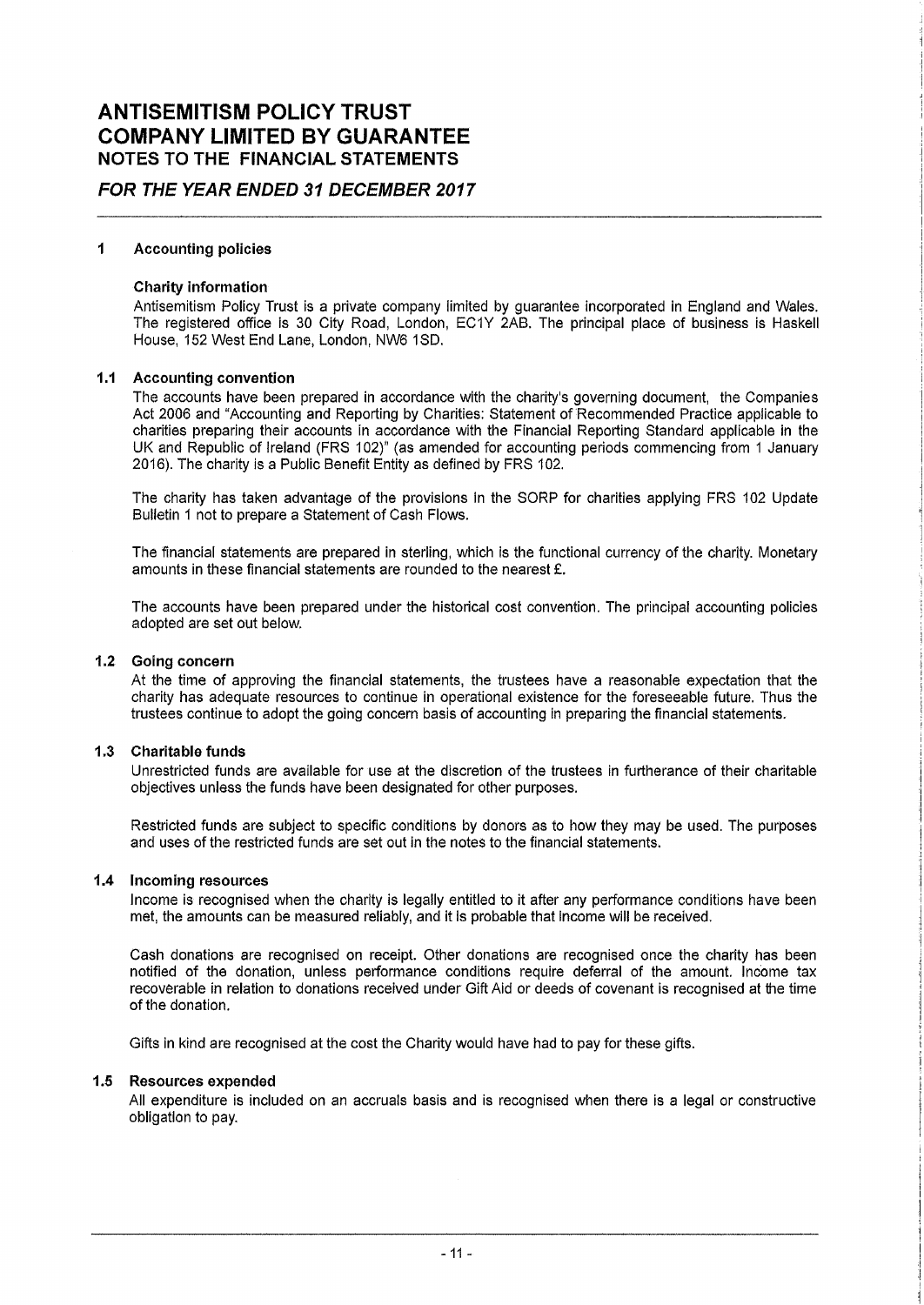# FOR THE YEAR ENDED 31 DECEMBER 2017

#### 1 Accounting policies (Continued)

#### 1.6 Tangible fixed assets

Tangible fixed assets are initially measured at cost and subsequently measured at cost or valuation, net of depreciation and any impairment losses,

Depreciation is recognised so as to write off the cost or valuation of assets less their residual values over their useful lives on the following bases:

Plant and machinery 26% on a straight line basis

The gain or loss arising on the disposal of an asset is determined as the difference between the sale proceeds and the carrying value of the asset, and is recognised in net income/(expenditure) for the year.

#### 1.7 Impairment of fixed assets

At each reporting end date, the charity reviews the carrying amounts of its tangible assets to determine whether there is any indication that those assets have suffered an impairment loss. If any such indication exists, the recoverable amount of the asset is estimated in order to determine the extent of the impairment loss (if any),

Intangible assets with indefinite useful lives and intangible assets not yet available for use are tested for impairment annually, and whenever there Is an indication that the asset may be impaired.

#### 1,8 Cash and cash equivalents

Cash and cash equivalents include cash in hand, deposits held at call with banks, other short-term liquid investments with original maturities of three months or less, and bank overdrafts. Bank overdrafts are shown within borrowings in current liabilities.

#### 1.9 Financial instruments

The charity has elected to apply the provisions of Section 11 'Basic Financial Instruments' and Section 12 'Other Financial Instruments Issues' of FFtS 102 to all of its financial instruments.

Financial instruments are recognised in the charity's balance sheet when the charity becomes party to the contractual provisions of the instrument.

Financial assets and liabilities are offset, with the net amounts presented in the financial statements, when there is a legally enforceable right to set off the recognised amounts and there is an intention to settle on a net basis or to realise the asset and settle the liability simultaneously,

#### Basic financial assets

Basic financial assets, which include debtors and cash and bank balances, are initially measured at transaction price including transaction costs and are subsequently carried at amortised cost using the effective interest method unless the arrangement constitutes a financing transaction, where the transaction is measured at the present value of the future receipts discounted at a market rate of interest. Financial assets classified as receivable within one year are not amortised.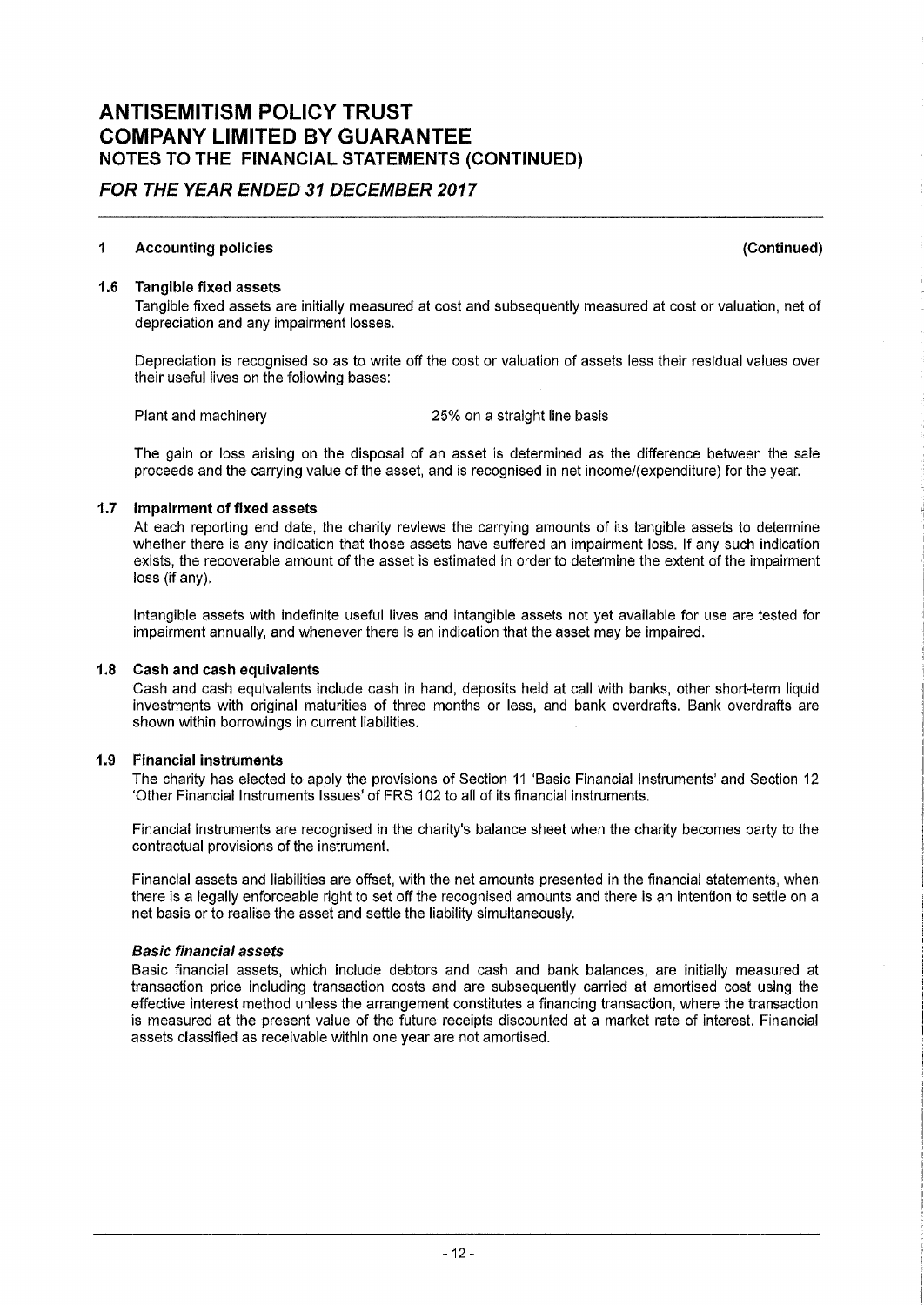# FOR THE YEAR ENDED 3f DECEMBER 2017

#### 1 Accounting policies (Continued)

#### Basic financial liabilities

Basic financial liabilities, including creditors are initially recognised at transaction price unless the arrangement constitutes a financing transaction, where the debt instrument is measured at the present value of the future receipts discounted at a market rate of interest. Financial liabilities classified as payable within one year are not amortised.

Debt instruments are subsequently carried at amortised cost, using the effective interest rate method.

Trade creditors are obligations to pay for goods or services that have been acquired in the ordinary course of operations from suppliers. Amounts payable are classified as current liabilities if payment is due within one year or less. If not, they are presented as non-current liabilities, Trade creditors are recognised initially at transaction price and subsequently measured at amortised cost using the effective interest method.

#### Derecognition of financial liabilities

Financial liabilities are derecognised when the charity's contractual obligations expire or are discharged or cancelled.

#### 1.10 Employee benefits

The cost of any unused holiday entitlement is recognised in the period in which the employee's services are received.

Termination benefits are recognised immediately as an expense when the charity is demonstrably committed to terminate the employment of an employee or to provide termination benefits.

#### 2 Donations and legacies

|                     | 2017    | 2016    |
|---------------------|---------|---------|
|                     | £       | £       |
| Donations and gifts | 275,494 | 179,480 |
| <b>Investments</b>  |         |         |
|                     | 2017    | 2016    |
| $\sim$              | £       | £       |
| Interest receivable | 13      | 51      |
|                     |         |         |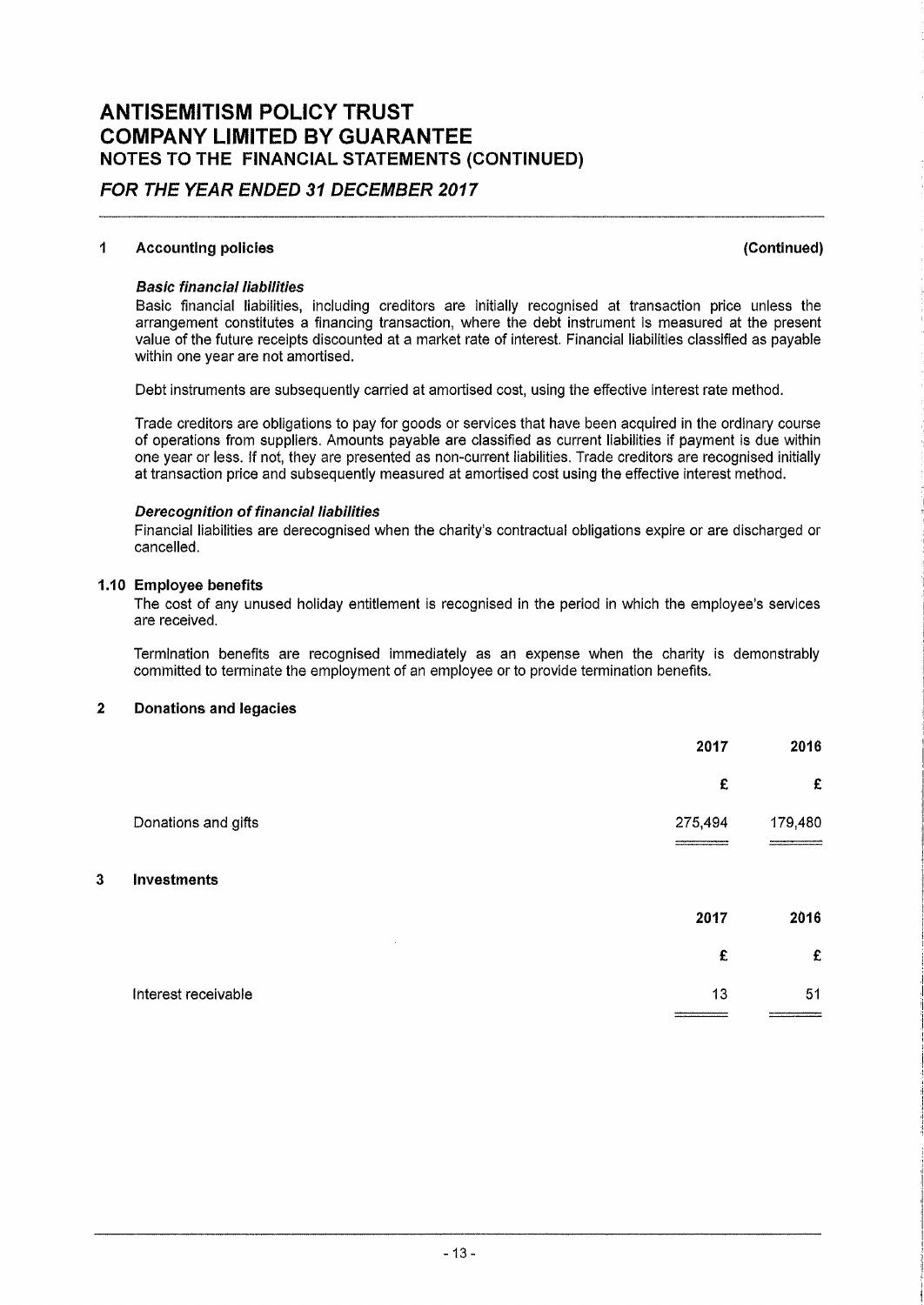# FOR THE YEAR ENDED 31 DECEMBER 2017

#### 4 Charitable activities

|                                     | 2017    | 2016    |
|-------------------------------------|---------|---------|
|                                     | £       | £       |
| Staff costs                         | 103,972 | 119,495 |
| Depreciation and impairment         | 545     | 405     |
| Event costs                         | 9,368   | 38,945  |
| Travel costs                        | 11,083  | 50,843  |
| Premises and office costs           | 20,683  | 10,254  |
|                                     | 145,651 | 219,942 |
| Share of support costs (see note 5) | 940     | 1,121   |
|                                     | 146,591 | 221,063 |

#### 5 Support costs

|                       | Support<br>costs | 2017 | 2016  |
|-----------------------|------------------|------|-------|
|                       | £                | £    | £     |
| Insurance costs       | 940              | 940  | 1,121 |
|                       |                  |      |       |
|                       | 940              | 940  | 1,121 |
| Analysed between      |                  |      |       |
| Charitable activities | 940              | 940  | 1,121 |

#### 6 Auditor's remuneration

The auditor's were not remunerated for their services this year (2016 - not remunerated). The value of the gift in kind for the services rendered are not considered material for inclusion in the statement of financial activities.

#### 7 Trustees

None of the trustees (or any persons connected with them) received any remuneration or benefits from the charity during the year.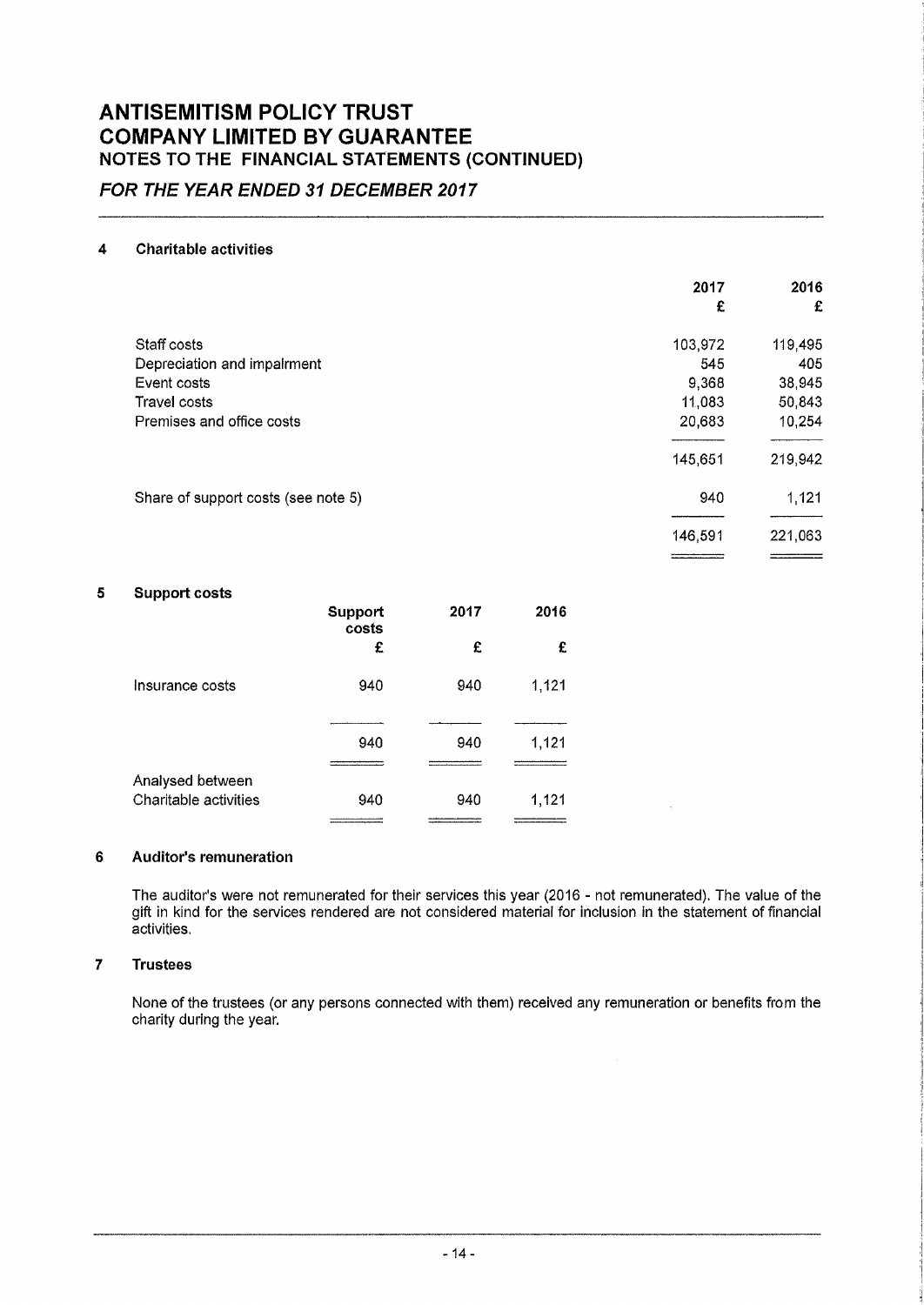# FOR 7HE YEAR ENDED 81 DECEMBER 201T

#### 8 Employees

#### Number of employees

The average monthly number employees during the year was:

|                         | 2017<br><b>Number</b> | 2016<br><b>Number</b> |
|-------------------------|-----------------------|-----------------------|
| Charitable activities   | 3                     | $\overline{2}$        |
|                         |                       |                       |
| <b>Employment costs</b> | 2017                  | 2016                  |
|                         | £                     | £                     |
| Wages and salaries      | 96,844                | 110,263               |
| Social security costs   | 7,128                 | 9,232                 |
|                         | 103,972               | 119,495               |
|                         |                       |                       |

The number of employees whose annual remuneration was £60,000 or more were:

|                 | 2017                                        | 2016                 |
|-----------------|---------------------------------------------|----------------------|
|                 | <b>Number</b>                               | <b>Number</b>        |
| £60,000-£70,000 |                                             | $\blacktriangleleft$ |
|                 | __________________________<br>------------- |                      |

#### 9 Tangible fixed assets

|                                  | <b>Plant and machinery</b> |
|----------------------------------|----------------------------|
|                                  | £                          |
| Cost                             |                            |
| At 1 January 2017                | 3,739                      |
| Additions                        | 784                        |
| At 31 December 2017              | 4,523                      |
| Depreciation and impairment      |                            |
| At 1 January 2017                | 3,291                      |
| Depreciation charged in the year | 545                        |
| At 31 December 2017              | 3,836                      |
| <b>Carrying amount</b>           |                            |
| At 31 December 2017              | 687                        |
| At 31 December 2016              | 448                        |
|                                  |                            |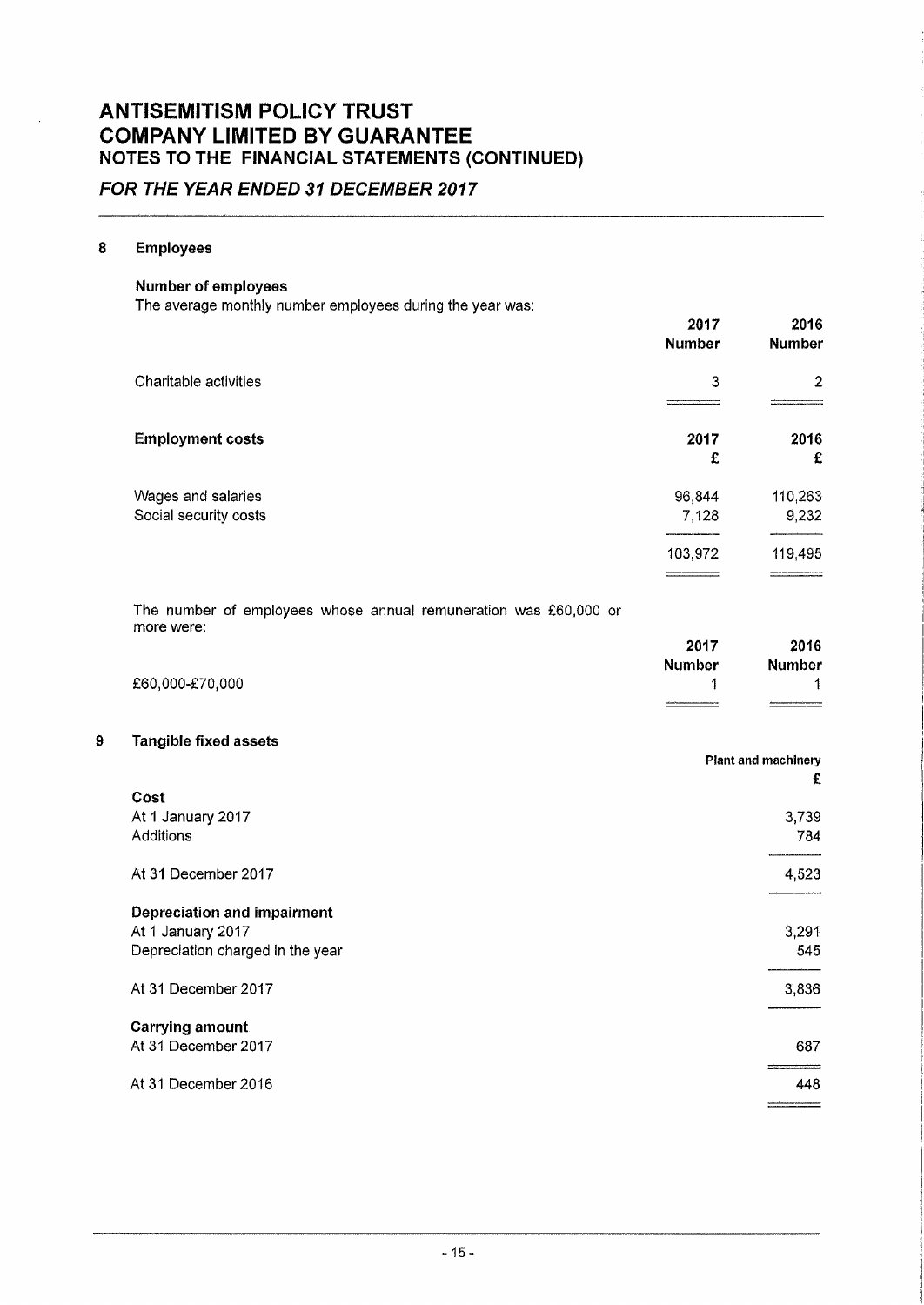# FOR THE YEAR ENDED 31 DECEMBER 2017

| 10 | <b>Financial instruments</b>                                 | 2017<br>£ | 2016<br>£ |
|----|--------------------------------------------------------------|-----------|-----------|
|    | <b>Carrying amount of financial assets</b>                   |           |           |
|    | Debt instruments measured at amortised cost                  | 158,748   | 75,792    |
|    | <b>Carrying amount of financial liabilities</b>              |           |           |
|    | Measured at amortised cost                                   | 22,714    | 71,703    |
|    |                                                              |           |           |
| 11 | <b>Debtors</b>                                               |           |           |
|    |                                                              | 2017      | 2016      |
|    | Amounts falling due within one year:                         | £         | £         |
|    | Other debtors                                                |           | 40,000    |
|    | Prepayments and accrued income                               | 376       | 563       |
|    |                                                              | 376       | 40,563    |
|    |                                                              |           |           |
| 12 | Creditors: amounts falling due within one year               |           |           |
|    |                                                              | 2017      | 2016      |
|    |                                                              | £         | £         |
|    | Trade creditors                                              | 2,145     | 66,456    |
|    | Other taxation and social security                           | 2,908     |           |
|    | Other creditors                                              | 20,569    | 5,247     |
|    | Accruals and deferred income                                 | 173       |           |
|    |                                                              | 25,795    | 71,703    |
|    |                                                              |           |           |
| 13 | <b>Related party transactions</b>                            |           |           |
|    | Remuneration of key management personnel                     |           |           |
|    | The remuneration of key management personnel, is as follows. |           |           |
|    |                                                              | 2017      | 2016      |

|                        | ------- | ----<br>£                  |
|------------------------|---------|----------------------------|
| Aggregate compensation | 60,000  | 60,750                     |
|                        |         | ________<br>______________ |